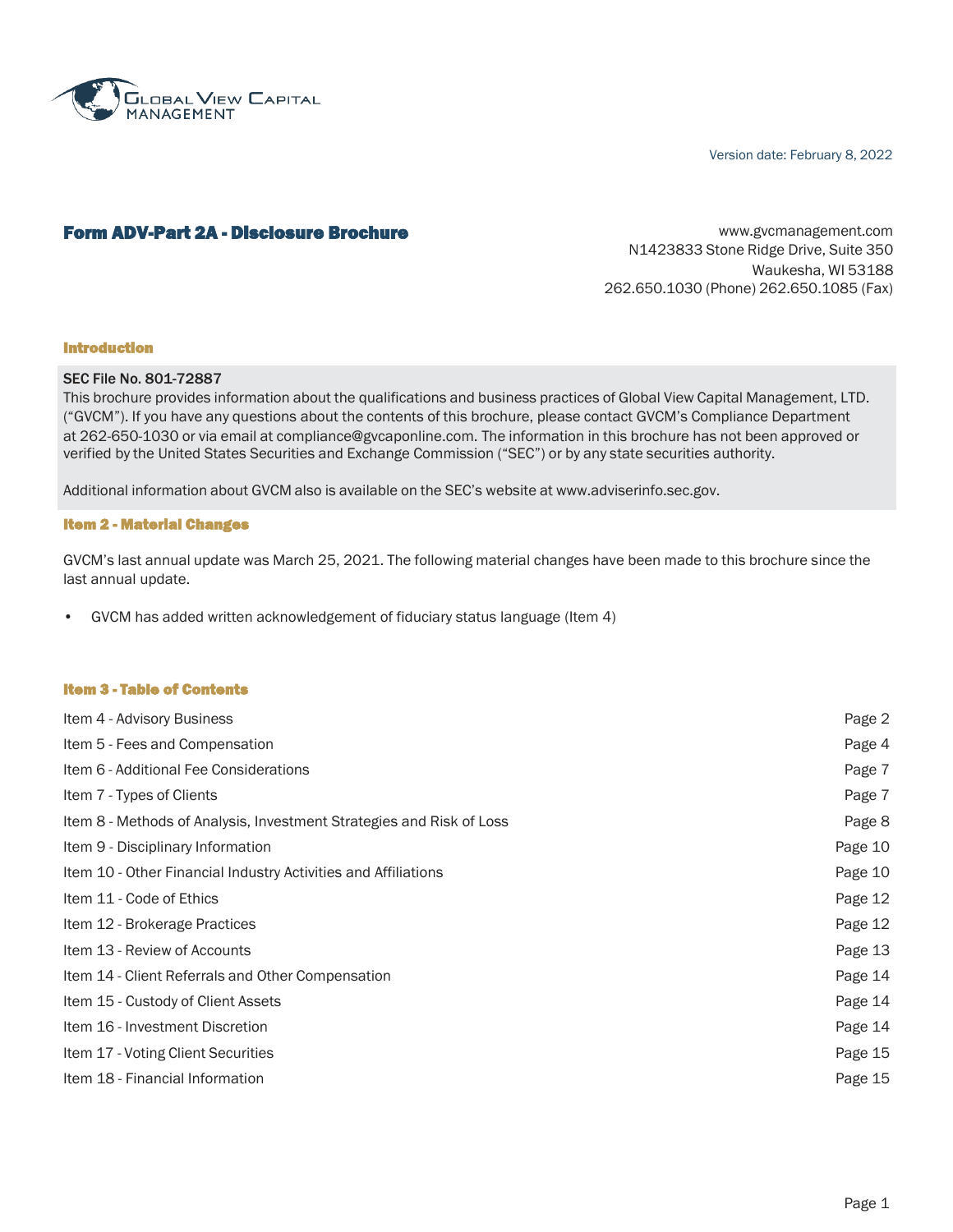#### Item 4 - Advisory Business

GVCM is a corporation organized under Wisconsin state law. Dina Fliss founded the Waukesha County based investment adviser in 2011. The firm is a wholly- owned subsidiary of Global View Capital Holdings, LTD. ("GVCH"), which is owned by Dina Fliss and Dean Fliss. GVCM is a SEC registered investment adviser. Registration as an investment adviser does not imply any level of skill or training.

As of December 31, 2021, GVCM had \$710,202,539 of discretionary assets under management.

GVCM does not perform accounting, legal, tax, mortgage or other financial services, nor does it have direct or indirect custody of client assets.

Investment Advisory Representatives ("IAR") of GVCM may have properly disclosed outside business activities where they act in the capacity of an accountant, attorney, insurance agent, registered representative or mortgage broker. This may present a conflict of interest.

The investment advisory services of GVCM are described in detail below.

### Investment Advisory Services

GVCM serves as an investment adviser to clients under individual investment management agreements.

GVCM requires clients to complete a suitability questionnaire as part of its investment process. This questionnaire establishes the client's relative risk profile (conservative, moderate, balanced, growth or aggressive) and investment time horizon which guides the selection of strategies for the client's account. Additionally, clients may impose restrictions that may affect the ability of GVCM to manage the client's assets.

In the event that account values fall below the minimum account value needed to effectively execute trades in client accounts, the account may: 1) not trade until additional funds are added by the client; or 2) GVCM may choose to discontinue its advisory agreement with the client.

There are no differences between GVCM's management of wrap-fee accounts and management of other accounts, other than the variety of the strategies available and the underlying product's or platform's fee structure. GVCM receives a portion of the wrap fee for its services.

## Sub-Advisor to Flexible Plan Investments, Ltd.

We provide investment advisory services as a sub-advisor to Flexible Plan Investments, Ltd. ("FPI"). FPI is a federally-registered investment adviser which sponsors the Strategic Solutions Program (the "Program"). Model portfolios are designed to meet various investment objectives. These model portfolios are actively managed and are offered through the Program.

GVCM manages models to specific objectives rather than to the individual needs of clients. The IARs that monitor the client accounts and utilize GVCM's services match the suitability of the strategies to their clients' personal financial situation through the use of a suitability questionnaire. Restrictions on investing may preclude an IAR from choosing our models for their clients' portfolios.

## Sponsor of the Personalized Managed Account Program

GVCM sponsors the Personalized Managed Account Program (the "Program"), which includes Separately Managed Accounts (SMAs), Exchange Traded Funds (ETFs), Mutual Funds and discretionary asset management advised by GVCM and a selection of unrelated third-party asset managers and sub-advisors. The program is comprised of two different pricing schedules: Asset Based and Transaction Based.

It should be noted that differences exist in both the product solutions available and the fees and expenses charged to the client dependent on the pricing schedule and custodian selected by the IAR.

Strategies in the Program are managed to specific objectives rather than to the individual needs of clients. The IARs that monitor the accounts and utilize our services and that of the unrelated third-party asset managers match the suitability of the strategies to their clients' personal financial situation through the use of a suitability questionnaire. Client restrictions on investing may preclude an IAR from choosing any of the Program models for their clients' portfolios.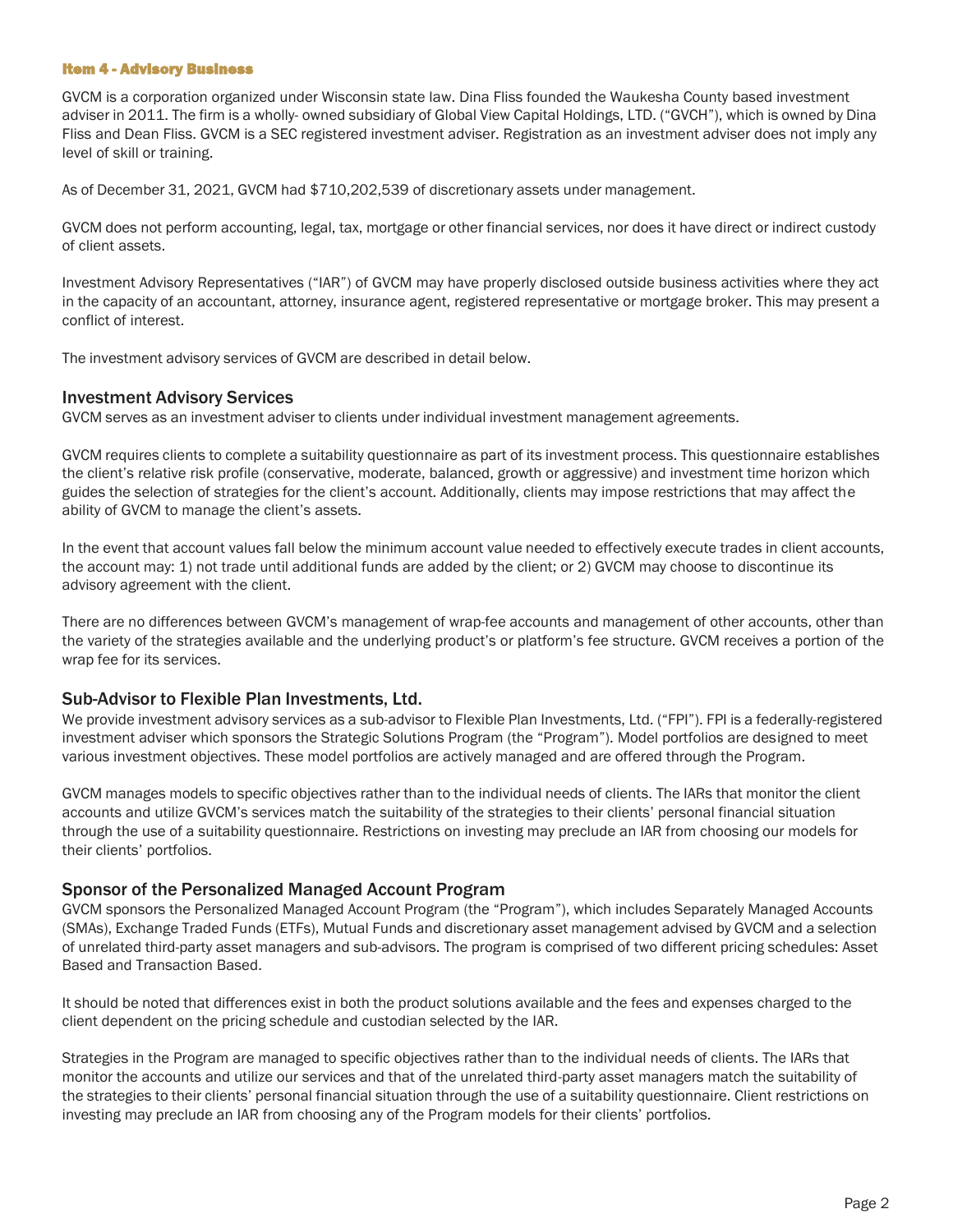In the event that account values fall below the minimum account value needed to effectively execute trades in client accounts, the account may: 1) not trade until additional funds are added by the client; or 2) GVCM may choose to discontinue its advisory agreement with the client. IARs of GVCM who are also associates of Global View Capital Advisors. LTD. ("GVCA") may recommend the Program to suitable clients and act as the client's Financial Advisor for the Program. GVCA is an affiliated company of GVCM. GVCA is a marketing company that provides distribution services designed by GVCM and other third party asset managers.

More complete information about the Program may be found in the GVCM Personalized Managed Account Program Brochure ("Program Brochure") which is available upon request and via SEC's website at [www.adviserinfo.sec.gov.](http://www.adviserinfo.sec.gov/)

## Low Cost Program

GVCM will offer a low cost program that will include commission free ETF's and MF's. No strategies will be available, and the client has the option to build your own option from screened ETF's. There is no account maximum for this service.

## GTAC Robo Program

GVCM has developed its own interface that has no account minimums and only consists of these Risk Based GTAC Models (Aggressive, Growth, Balanced, Conservative, and Preservation).

### Nationwide Advisory Solutions Monument Advisor Variable Annuity

The strategies on the Nationwide Advisory Solutions Monument Advisor Variable Annuity platform are managed to specific objectives rather than to the individual needs of clients. The IARs that monitor the client accounts and utilize GVCM's services match the suitability of the strategies to their clients' personal financial situation through the use of a suitability questionnaire. Client restrictions on investing may preclude an IAR from choosing any of GVCM's proprietary models for their clients' portfolios.

## Employer-Sponsored Retirement Plans

### Schwab Personal Choice Retirement Account

A PCRA is a self-directed brokerage account that resides within an employer- sponsored retirement plan. In addition to the choices typically offered by retirement plans, PCRA allows the participant to invest in a much wider range of investments.

The strategies offered as part of the Schwab PCRAs are managed to specific objectives rather than to the individual needs of participants. The IARs that monitor the participant accounts and utilize GVCM's services match the suitability of the strategies to their clients' personal financial situation through the use of a suitability questionnaire. ETF's and mutual funds are available and Client restrictions on investing may preclude an IAR from choosing any of GVCM's proprietary models for their clients' portfolios.

## American Trust/First Mercantile Trust

GVCM is a sub-advisor to American Trust/First Mercantile Trust.

The strategies offered in the American Trust/First Mercantile Trust employer- sponsored retirement plans are managed to specific objectives rather than to the individual needs of participants. Participants in the employer-sponsored retirement plan determine their risk tolerance and then may select and manage their own investments or rely upon the managed portfolio options available.

## Heartland Retirement Plan Services

GVCM is a sub-advisor to Heartland Retirement Plan Services in employer- sponsored retirement plans administrated by Heartland Retirement Plan Services.

The strategies offered in the Heartland Plan Services employer- sponsored retirement plans are managed to specific objectives rather than to the individual needs of participants. Participants in the employer-sponsored retirement plan determine their risk tolerance and then may select and manage their own investments or rely upon the managed portfolio options available.

#### Sub-Advisor to Harness Investment Management

GVCM is a sub-advisor to Harness Investment Management, a Canadian asset manager. GVCM manages available strategies to specific objectives rather than to the individual needs of clients.

These strategies are available only in Canada.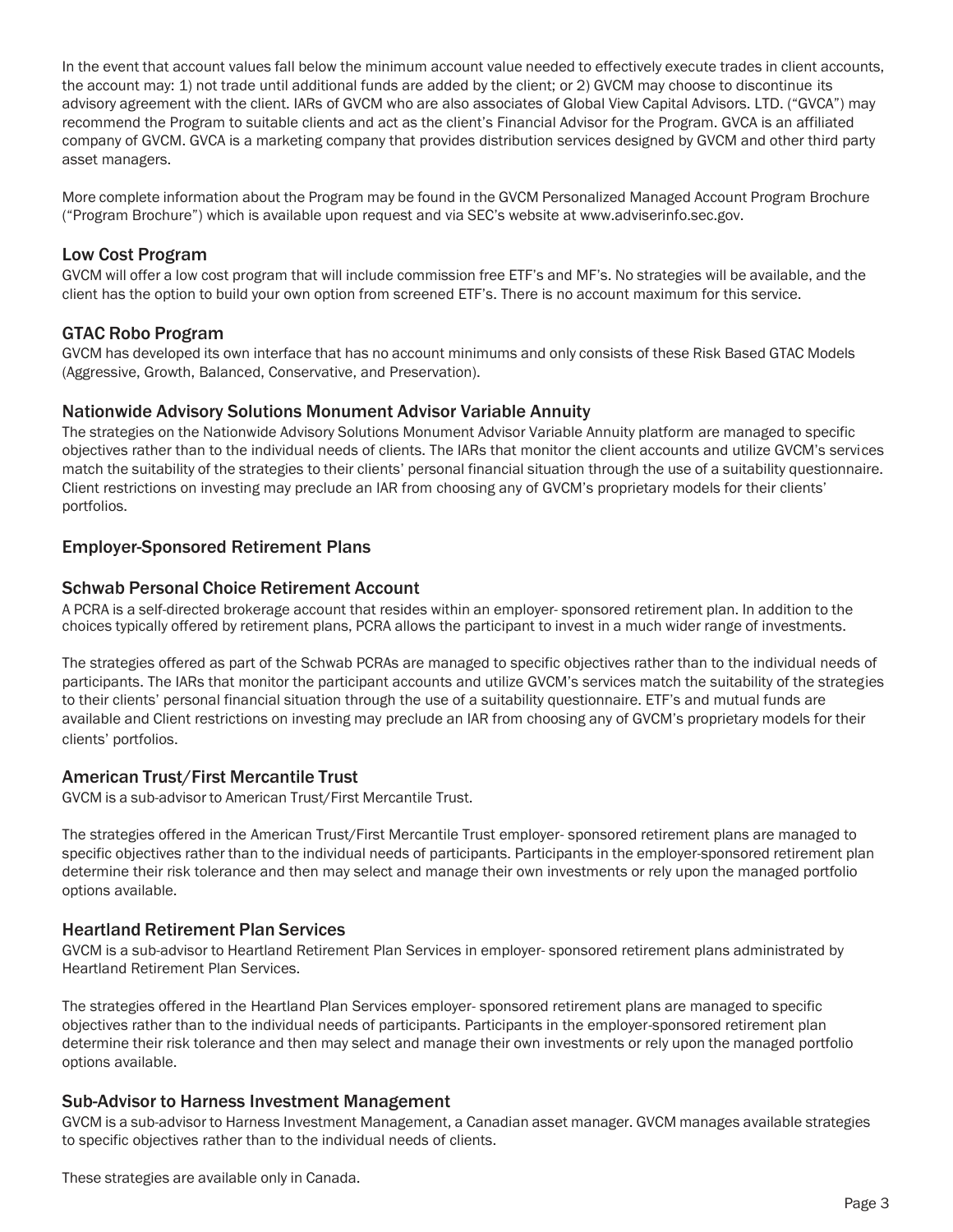# Solicitors to Unaffiliated Third-Party Investment Advisers

GVCM and its IARs may act as a solicitor and refer clients to third-party investment advisers that offer asset management services to clients.

# Written Acknowledgement of Fiduciary Status

When we provide investment advice to you regarding your retirement plan account or individual retirement account, we are fiduciaries within the meaning of Title I of the Employee Retirement Income Security Act and/or the Internal Revenue Code, as applicable, which are laws governing retirement accounts. The way we make money creates some conflicts with your interests, so we operate under a special rule that requires us to act in your best interest and not put our interest ahead of yours. Under this special rule's provisions, we must:

- Meet a professional standard of care when making investment recommendations (give prudent advice);
- Never put our financial interests ahead of yours when making recommendations (give loyal advice);
- Avoid misleading statements about conflicts of interest, fees, and investments;
- Follow policies and procedures designed to ensure that we give advice that is in your best interest;
- Charge no more than is reasonable for our services; and
- Give you basic information about conflicts of interest.

#### Item 5 - Fees and Compensation

GVCM is compensated for advisory services through advisory or financial planning fees charged to the client. Mutual fund companies, ETFs, variable life insurance, and variable annuities charge internally imbedded fees and expenses for their products. These fees and expenses are in addition to any advisory fees charged by GVCM. Complete details of these internally imbedded fees and expenses are explained in the prospectuses for each investment. Clients are strongly encouraged to read these explanations before investing any money. Clients should ask GVCM, or their IAR any questions that they have about fees and expenses.

Mutual funds shares held in accounts at brokerage firms may pay internally embedded fees that are different from other class shares held directly at the mutual fund company.

While clients may purchase shares of mutual funds directly from the mutual fund company without an advisory fee, those direct investments are not considered part of GVCM's advisory relationship with the client. To wit, these investments would not be included in GVCM's investment strategies, investment performance monitoring, or portfolio reallocations.

Please be sure to read the section entitled "Item 12-Brokerage Practices" which follows later in this brochure.

The client pays GVCM advisory fees in arrears of receiving services. Clients may terminate their advisory agreement within five (5) business days from the date the agreement is executed, without penalty, by providing written notice to GVCM.

Should any party to the agreement terminate the agreement before the end of a billing period, any fees that GVCM has earned are immediately due and payable, where any unearned fees will be refunded on a pro-rata basis. Fees collected for a financial plan or annual plan review are not refundable after delivery of the plan and acceptance by the client.

Broker-dealers and other financial institutions that hold client accounts are referred to as custodians ("custodian/brokerdealer"). The custodian/broker-dealer determines the values of the assets in the portfolio and provides the client with statements that show the amount paid for advisory services.

The client should review and verify the calculation of the GVCM fees. The custodian/broker-dealer does not verify the accuracy of fee calculations.

In addition to the advisory fee, the client may be required to pay other applicable charges such as: custodial fees, SEC fees, internal fees and expenses charged by mutual funds, ETFs, or variable annuity/variable life sub-accounts, and taxes on securities transactions.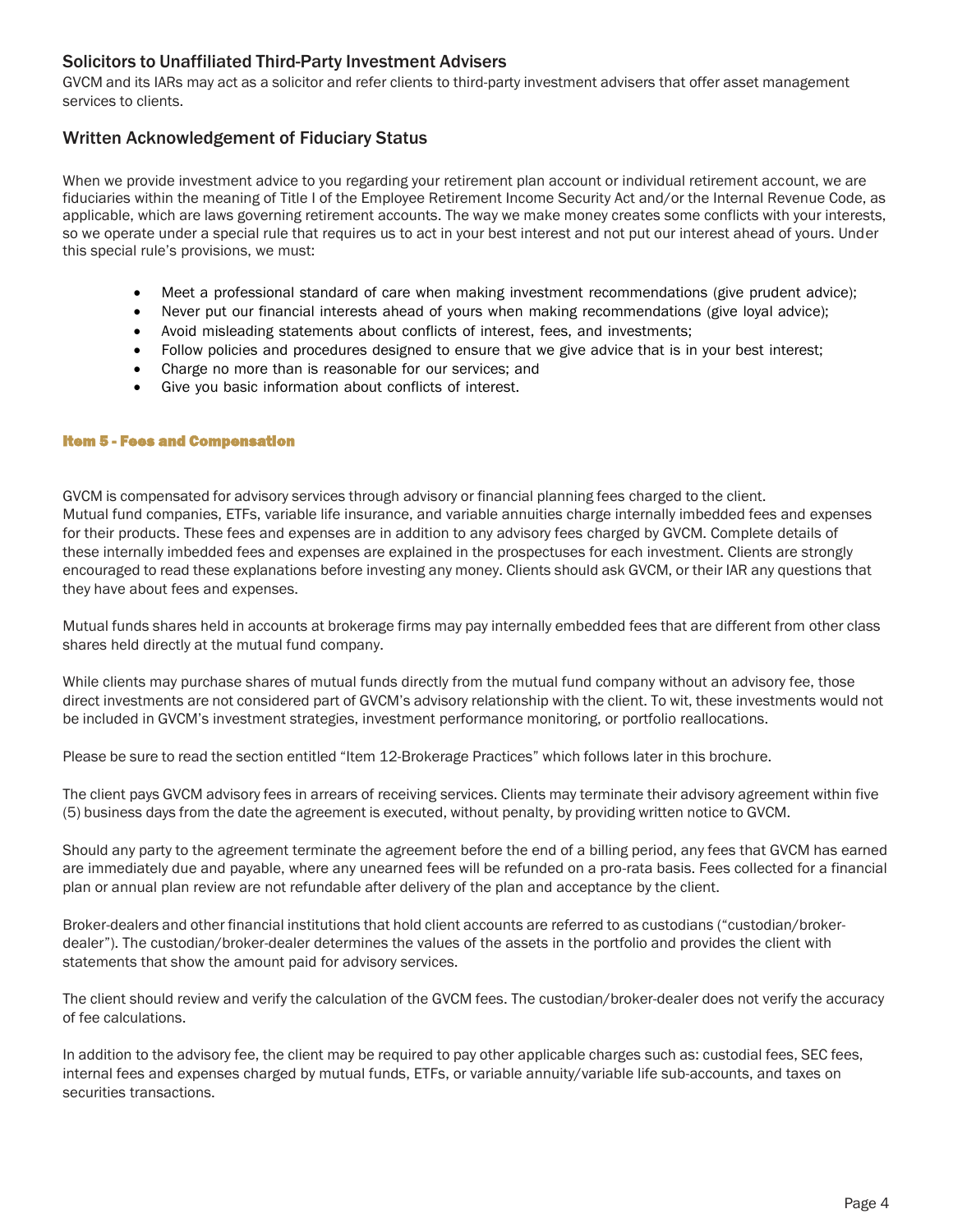# Flexible Plan Investments, Ltd. (FPI) Fees

All fees are computed monthly in arrears at a rate equal to one twelfth of the annual fee percentage multiplied by the billable balance. Billable balance means the value of the assets in the investment account as of the last day of the relevant month. Fees will be paid from the account to GVCM by the custodian after written authorization from the client.

Fees for the initial month are prorated based upon the number of calendar days in the calendar month that the agreement isin effect. Thereafter, the GVCM fee is calculated based upon the billable balance of the assets in the client's account at the end of each calendar month.

| Fee Schedule            |                     |
|-------------------------|---------------------|
| Assets Under Management | <b>Advisory Fee</b> |
| Up to \$500,000         | 1.00%               |
| \$500,000 - \$999,999   | 0.75%               |
| \$1,000,000 and Above   | 0.50%               |

Advisory fees are shared by GVCM and FPI. All fees are negotiable at GVCM's sole discretion. Up to 20 basis points may be credited back to the account depending upon the use of the Quantified mutual funds that are sub-advised by FPI for the portfolios. Advisory fees noted in the above schedules do not include the fee paid to IARs. Annual fees paid to an IAR cannot exceed 1.60%.

Accounts under \$15,000 will be charged a non-refundable account set up fee in an amount lesser of 3% of the initial balanceof the account or \$350. The account set-up fee may be paid by check or from the client account after establishment of the account.

## Personalized Managed Account Program

As part of its Personalized Managed Account Program, GVCM offers both Asset-Based and Transaction-Based product solutions. The minimum amount of assets required to be invested in each account will vary depending on the investment model, sub-advisor, strategy, mutual fund, ETF, custodian and/or pricing option selected. These minimum asset levels are set forth in the Program Brochure. Should the market value of an account fall below the stated required minimum due to withdrawals or market performance, the IAR or GVCM may require that either additional money be deposited to bring the account value up to the required minimum or that the account be closed. Client should be aware that certain contributions or withdrawals to an Individual Retirement Account ("IRA') might have adverse tax consequences, which should be discussed with client's independent tax advisor or legal professional.

The wrap-fee the client pays for this program includes advisory, management, transaction or custodial fees for GVCM's strategies and/or other third-party asset managers, mutual funds and ETFs in the Program. In addition to GVCM's wrap fee, the client may be required to pay other charges such as internal fees and expenses charged by mutual funds (12b-1), ETFs, variable annuities, variable life insurance, IRA fees, special custodial services, and taxes on transactions in non-qualified brokerage accounts.

| Personalized Managed Account Program |                     |
|--------------------------------------|---------------------|
| Asset-Based Fee Schedule             |                     |
| Assets Under Management              | <b>Advisory Fee</b> |
| \$15,000 and Above                   | 1.00%               |

Program fees are computed on a monthly basis in arrears for services provided by GVCM and the IAR and other third party sub-advisors (the "Program Fee"). The advisory fee paid to the IAR is negotiable; the platform fee is not.

The annual advisory fee paid to GVCM in the asset based fee schedule cannot exceed 1.0%; the annual fee paid to the IAR cannot exceed 1.4%. Total program cost cannot exceed 2.4%.

Monthly program fees are calculated on the average daily balance of the account during the previous month, as determined by the custodian. The fee is calculated on the first day of the calendar month by multiplying the average daily balance of the account from the previous month by the annual total program fee, multiplied by the actual number of days in the month divided by the number of days in the year.

The monthly program fee will be deducted from client's account on or about the fifth business day after the commencement of each month. Accounts in the same household may be aggregated for the purposes of determining the applicable Program fee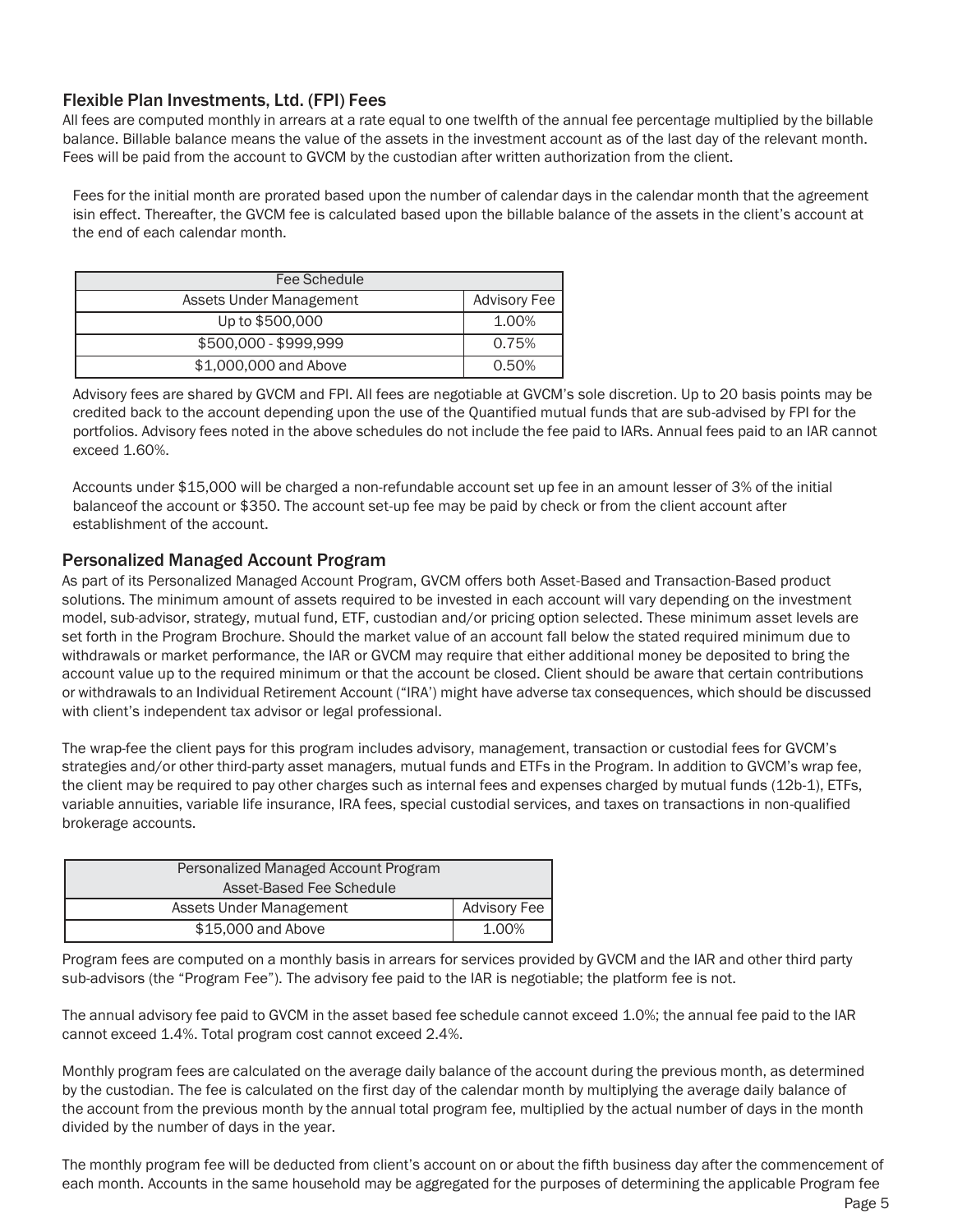rate.

The program fee also covers fees charged by custodians except for accounts less than \$15,000 or in the Transaction-Based Fee Program, where brokerage commissions and ticket charges may apply. Best efforts are made by GVCM to use commission free funds.

The initial Program fee will be charged on the date the agreement is accepted by GVCM (the "Effective Date"). The initial Program fee will be based on the value of the assets in the account on the Effective Date. The period which this payment covers and for which the Program fee will be pro-rated will run from the Effective Date through the last day of the then current calendar month. The Program fee may be modified or changed by IAR upon 30 days advance written notice to client.

The annual advisory fee paid to GVCM in the transaction based fee schedule cannot exceed the stated value; the annual fee paid to the IAR cannot exceed 1.4%. Total program cost cannot exceed 2.15%.

## Low Cost Program Fees

There is a \$2,000 account minimum, 0.4% program fee plus max 1.4% advisor fee, no maximum, ETF only at this time. No strategies available, only a build your own option from screened commission free ETF's.

## GTAC Robo Program

This program and models were designed with efficiency and utilizes little to no paper documents, emphasizing electronic documents and signatures. GVCM has developed its own interface that has no account minimums and only consists of these Risk Based GTAC Models (Aggressive, Growth, Balanced, Conservative, and Preservation). The fee for this account option is 1.75% per year billed monthly in arrears. Please refer to your account opening documents for more details.

## Custodial Fees - Nationwide Advisory Solutions

For its services as custodian, Nationwide Advisory Solutions charges a flat monthly insurance charge of \$20 without regard to the size of account. It does not charge an upfront sales charge, surrender charges, commission paid on sale, or mortality costs. The beneficial owner of the variable annuity will be responsible for the fees of the underlying investments as a charge against the Net Asset Value ("NAV").

There is a \$15,000 minimum required deposit.

All custodial charges will be deducted from the investment account, as applicable, and retained by the custodian. All fees as stated above will be deducted from the investment account, as applicable, and retained by GVCM.

GVCM does not give legal or tax advice and clients are urged to consult their tax advisor or legal professional.

## Custodial Fees-Schwab PCRA

Custodians in the Schwab PCRA program acknowledge that they will carry out transactions as directed by the participant of the employer-sponsored retirement plan and/or investment adviser.

For the execution and recordkeeping of these instructions, the custodian may be paid brokerage, custodian, transaction and annual fees which may be billed on a monthly basis or as a one-time transaction.

Clients should be aware that they are allowed to deduct from their account program fees payable to the investment adviser and IAR. Mutual Funds may charge additional expenses, to include a management fee, distribution fee and other administrative expenses. Clients should read their plan documents and any fund prospectuses for additional information.

## American Trust/First Mercantile Trust

GVCM provides strategies to American Trust/First Mercantile Trust for use on its retirement plan platform. American Trust has agreed to pay GVCM advisory fees between 40 and 75 basis points annually (which includes the cost of maintaining GVCM models at Mid-Atlantic Trust) applied to the assets invested in the models. GVCM does not charge additional fees to the participants or the retirement plan.

## Heartland Retirement Plan Services

GVCM provides strategies to Heartland Retirement Plan Services ("Heartland") for use on its retirement plan platform. Heartland has agreed to pay GVCM advisory fees of 40 to 75 basis points annually applied to the assets invested in the models. GVCM does not charge additional fees to the participants or the retirement plan.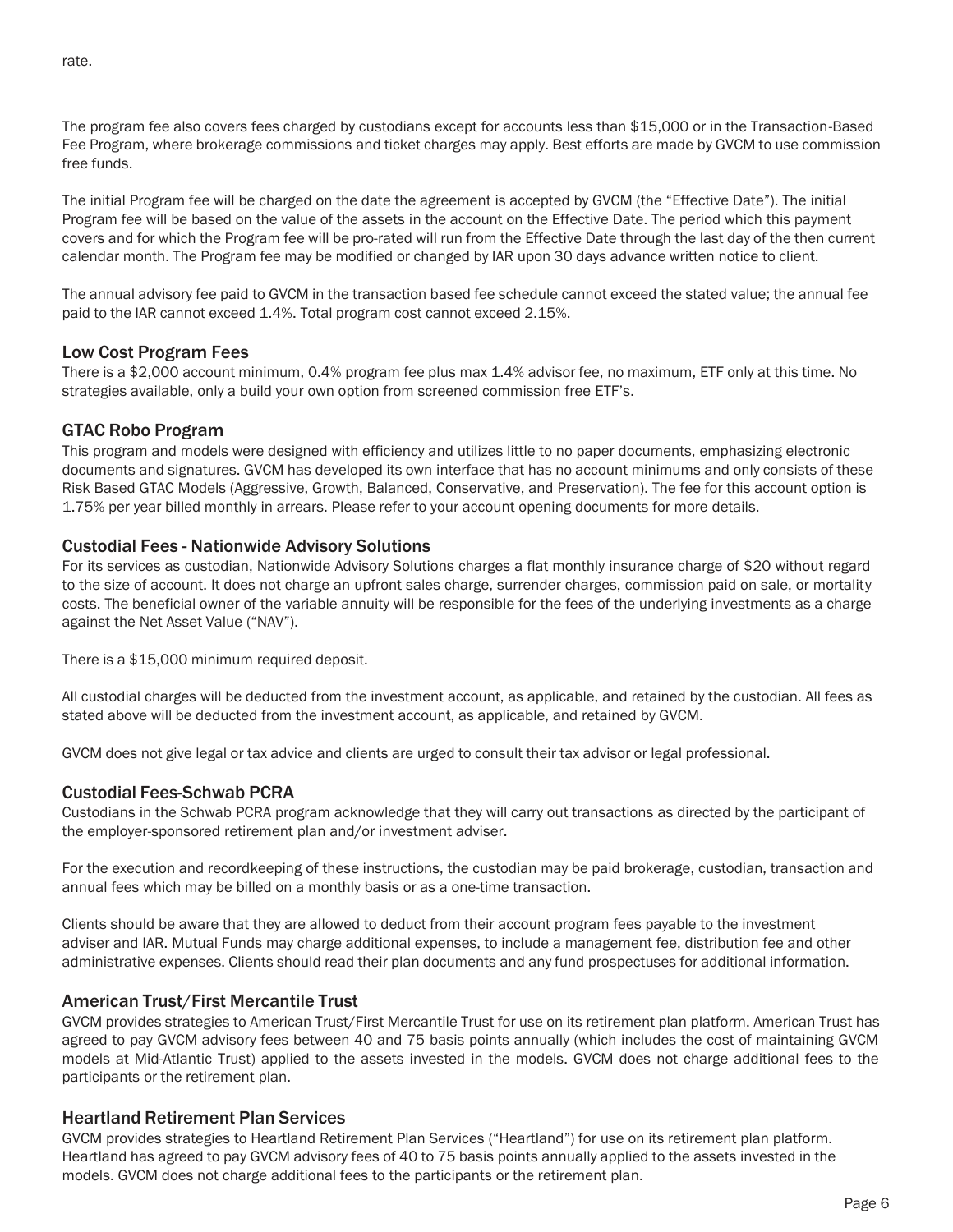# Financial Planning

GVCM offers resources designed to analyze and create a written evaluation for the implementation of a customized financial plan for clients. The IAR reviews the client's present financial position including a net-worth statement, budget/cash flow analysis, risk assessment and income tax assessment. Financial goals, objectives, expectations and the degree to which the client is able to tolerate fluctuations in the stock market are also taken into consideration. Once the assessment is complete, the IAR will propose a detailed financial plan designed to fit the client's personal needs and circumstances.

Areas of financial planning advice include: Education, Retirement, Estate Planning, Investment Planning, Student Debt Planning, Insurance needs,Allocation of Qualified Plans and Business Planning.

Clients will be charged an agreed upon rate not to exceed \$350 per hour, plus out- of-pocket expenses for the initial plan consultation and annual review of the plan. Clients will be provided with an agreement that states the estimated number of hours to complete the plan or review. In the event that the client wishes to implement any product solutions with GVCM and what the IAR recommended in the plan or plan review, the fees for the initial plan or review will be refunded to the client in lieu of fees received for product sales.

## Solicitors to Unaffiliated Third-Party Investment Advisers

GVCM and its IARs may be paid a portion of the fee charged and collected by unaffiliated third-party investment advisers in the form of solicitor fees or referral fees. GVCM's fees are negotiated and specified in the Solicitor Agreement with each unaffiliated third-party investment adviser. A complete description of the third-party investment adviser's services, fee schedules and account minimums will be disclosed in each unaffiliated third-party investment adviser's Form ADV Part 2A, Disclosure Brochure. Please refer to "Item 10-Other Financial Industry Activities and Affiliations" for more information on conflicts of interests.

#### Item 6 - Additional Fee Considerations

It should be noted that all investments incur expenses which are paid from fund assets, including, without limitation, fees of the advisers, 12b-1, administrative, shareholder servicing fees, or certain other fees, all of which reduce the NAV of the investment's shares on a continuing basis. All such fees and expenses are reflected in the value of the investment's shares and are indirectly incurred by clients in addition to GVCM's fees.

## Performance-Based Fees

Performance-based fees are designed to give a portion of the returns of an investment to the investment adviser as a reward for positive performance. The fee is generally a percentage of the profits made on the investments. GVCM does not charge performance-based fees on any GVCM client accounts.

## Item 7 - Types of Clients

Adviser provides investment advisory services to individuals, high-net-worth individuals, trusts, corporations, retirement plans, and other businesses. GVCM reserves the right to waive account minimums.

## Account Minimums

GVCM, at its sole discretion, may accept clients with smaller portfolios or lower minimums based upon certain factors including: anticipated future earning capacity, anticipated future additional assets, account composition, related accounts, and pre-existing client relationships.

GVCM may consider the portfolios of immediate family members to determine if the client portfolio meets the minimum size requirement. Certain third-party asset managers may have higher minimum account requirements which will be described in the account opening documentation.

In the event that account values fall below the minimum account value needed to effectively execute trades in client accounts, the account may: 1) not trade until additional funds are added by the client; or 2) GVCM may choose to discontinue its advisory agreement with the client.

Mutual Funds and ETFs are subject to various investment minimums not set by GVCM.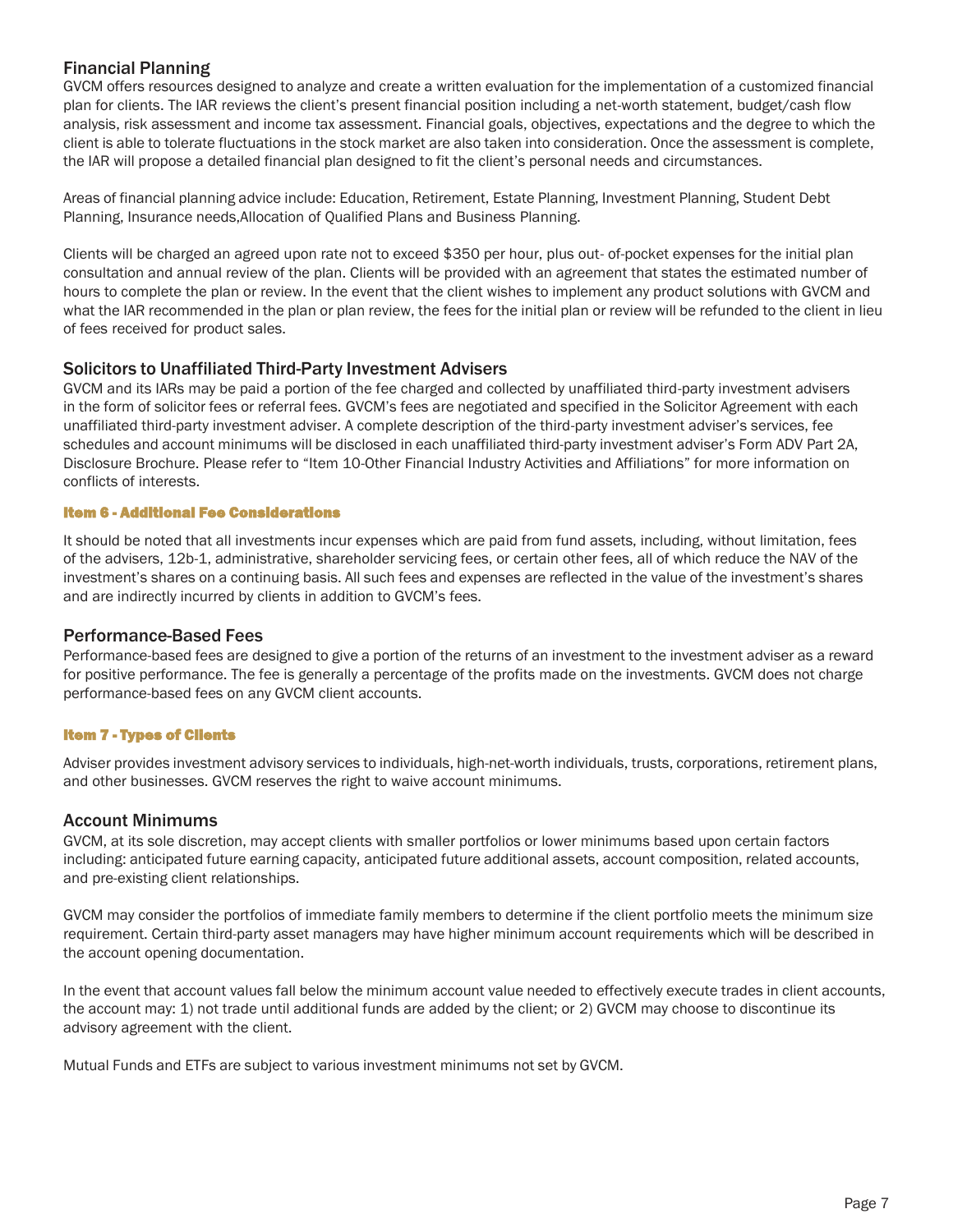#### Item 8 - Methods of Analysis, Investment Strategies and Risk of Loss

GVCM uses technical and quantitative analysis in the selection of specific investments for the portfolios.

Technical and quantitative analysis are methods of evaluating securities by analyzing statistics generated by market activity, such as past prices and volumes. Technical analysts do not attempt to measure a security's intrinsic value, but instead use charts and other tools to identify patterns that can suggest future activity.

GVCM then employs momentum-based, relative strength and trend following analysis to further identify the specific securities selected and the weighting used to gain exposure to market leaders. To provide downside protection in a bear market, stoploss limits allow for the assets to shift to money market or bond investments.

All of these technical analysis signals are generated by AdvisorGuide, LLC, a majority-owned research-arm of GVCM. Advisor Guide's research provides daily rankings and buy/sell alerts for over 14,000 mutual funds and ETFs using its proprietary algorithmic systems. Advisor Guide LLC also sells its research on a subscription basis.

### Investment Risk Considerations

GVCM's investment strategies may include long-term and short-term purchases. Frequent trading can affect investment performance vis-a-vis increased tax liabilities. Clients may place reasonable restrictions on the strategies to be employed in the portfolio and the types of investments to be held in the client portfolios.

All investments involve risk. The primary risk for all investments is a risk of loss of principal or that the proceeds received from the sale of an investment will be less than the original funds used to purchase the same investment. The risk of loss of principal can be severe at times depending on the market environment and market events. Although GVCM attempts to design our portfolios to limit portfolio risk and volatility, the client should be prepared to assume a risk of loss of principal with any investment. Other risks that the client may experience and that may cause a risk of loss of principal include but are not limited to:

- Inflation Risk: The risk of loss of purchasing power resulting from rising prices over time.
- Interest Rate Risk: For fixed income investments, the risk that interest rates will rise which will result in declining prices.
- Default Risk: The risk that an issuer/borrower will not makes its interest or principal payments as they come due.
- Currency Risk: The risk that securities denominated in other currencies lose value as the value of the underlying currency declines.
- Political Risk: Risk that government intervention, restrictions, or expropriation may result in a loss of principal.
- Business Risk: Risk that a business will be unable to continue ongoing operations as a result of increased competition, mismanagement, or financial insolvency.

Technical analysis attempts to predict a future stock price or direction based on market trends. The assumption is that the market follows discernible patterns; and, if these patterns can be identified, then a prediction can be made. The risk is that markets may not always follow patterns. Although GVCM manages client portfolios in a manner consistent with the client's risk tolerances, GVCM cannot guarantee that efforts will be successful. The client should be prepared to bear the risk of loss.

Below are some inherent risks that exist in almost any advisory account utilizing models. GVCM (Global View Capital Management) has identified these risks and GVCM notes while these risks are rare, they do exist and you the client should be aware of them.

#### ASSET ALLOCATION RISK

Asset allocation risk is the risk that a Client's assets may be allocated to an asset class that underperforms other asset classes. For example, fixed-income securities may underperform equities. Accordingly, asset allocation risk will be influenced by the allocation among equities, fixed income, and money market funds.

#### INVESTMENT AND MARKET RISK

Recommendations are subject to investment risk, including the possible loss of the entire principal amount invested. A recommendation to invest in securities and other instruments may also involve market risk, which is the risk that the value of the investments may increase or decrease, sometimes rapidly and unpredictably. The current value of a security or other instrument may be worth less than the amount of the original investment, even after taking into account reinvestment of any distributions.

#### MODEL RISK

Where the management of an Advisory Account includes the use of various proprietary and third-party advised quantitative or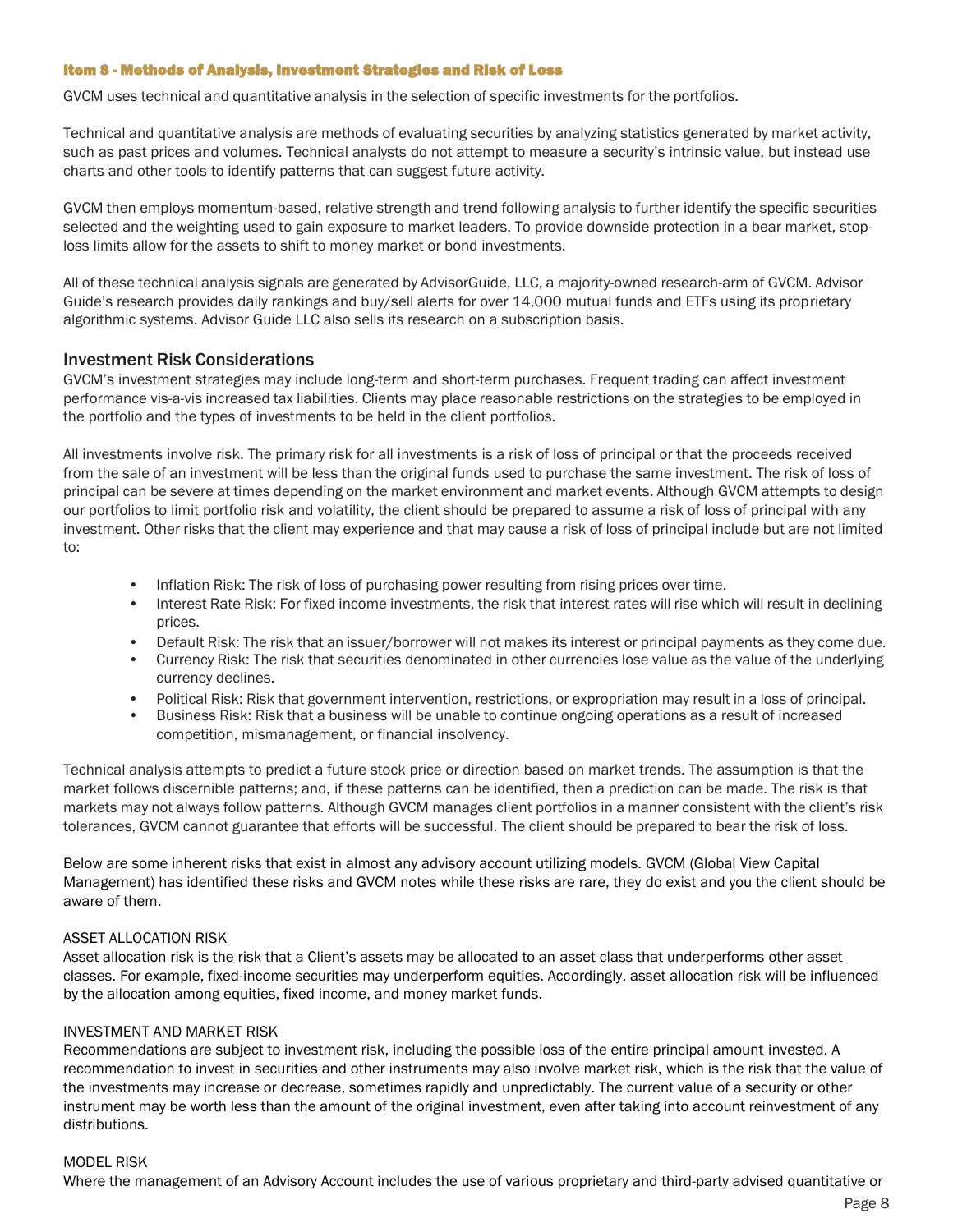qualitative models (strategies), it should be expected that there may be deficiencies in the design or operation of these models, including shortcomings or failures of processes, people or systems. Investments selected using models may perform differently than expected as a result of the factors used in the models, the weight placed on each factor, changes from the factors' historical trends, the speed that market conditions change and technical issues in the construction and implementation of the models (including, for example, data problems and/or software issues). The use of investment models, electronic trading, and software programs to calculate trades, in contrast to person-to-person manual trading, could be adversely impacted by software or hardware malfunction and other technological failures, power loss, software bugs, malicious code such as "worms," viruses or system crashes or various other events or circumstances within or beyond the control of GVCM or their affiliates. Certain of these events or circumstances are difficult to detect. All model trading is processed on a "best efforts" basis dependent on availability of accurate data, correct and complete software calculations, and successful and timely trade delivery to custodians, among other factors. Execution of model trading signals might not be completed during the current market session due to these implementation factors, and/or must be executed in the next market session, if necessary. In some instances, account-level changes combined with model-level changes in the same market session can work at cross purposes, one serving to increase or decrease exposure to a specific security while the other moves the position in the opposite direction. These outcomes are inherent to managing investments through the model allocation approach. Moreover, the effectiveness of a model may diminish over time, including as a result of changes in the market and/or changes in the behavior of other market participants. Models may not be predictive of future price movements if their return mapping is based on historical data regarding particular asset classes, particularly if unusual or disruptive events cause market movements, the nature or size of which are inconsistent with the historical performance of individual markets and their relationship to one another or to other macroeconomic events. In addition, certain strategies can be dynamic and unpredictable, and a model used to estimate asset allocation may not yield an accurate estimate of the then current allocation. Models also rely heavily on data that is licensed from a variety of sources, and the functionality of the models depends, in part, on the accuracy of voluminous data inputs. Operation of a model may result in negative performance, including returns that deviate materially from historical performance, both actual and pro forma. Additionally, commonality of holdings across quantitative investment managers may amplify losses. There is no guarantee that the use of these models will result in effective investment decisions for an advisory account.

#### TRADING RISK

Model Managers, Advisors, and Fund Managers deliver strategies that call for the use of certain styles or manner of trading or trade orders. In substantially all cases, "Market" orders are used by model strategists. Market orders are executed at a price beyond the control of GVCM, or its affiliates. With all market orders, the execution price that will be achieved by the brokerdealer responsible for executing the order is not known at the time the order is delivered. In the case of model trade calculation, GVCM or its affiliates calculate the share quantity to be bought or sold to match position weights targeted by the strategist based on the most recently available market price for the security being traded. It is a certainty that the actual price at which the market order executes will differ from the price used by the system in the calculation of share quantities. This is particularly true in volatile market conditions where prices are moving rapidly. Therefore, GVCM and their affiliates bear no responsibility for differences in actual trade size versus target trade size resulting from a market price change occurring after the trade is calculated. Further, it should be understood that for strategists who direct the use of market-on-close (MOC) orders, any over-buys or over-sells cannot be corrected until the next trading session which could result in substantial corrections due to market volatility. Further, for strategists who employ the use of mutual funds in models, any adjustments to actual versus target weights due to price movement cannot be made until the next trading session's closing NAV per share, which could be materially different from the previous day. In these instances, GVCM bears no financial responsibility for any requested or necessary adjustments to model target weights resulting from the execution price differing from the price used by GVCM to create the trade file.

#### REBALANCING RISK

The risk that an Advisory Account's actual allocation is out of balance with the target allocation is born by the Account owner. Any rebalancing of such assets may be infrequent and limited by several factors and, even if achieved, may have an adverse effect on the performance of the Advisory Account's assets.

#### CYBERSECURITY RISK

The risk of actual and attempted cyber-attacks, including denial-of-service attacks, and harm to technology infrastructure and data from misappropriation or corruption, and reputation harm. Due to our system's interconnectivity with third-party vendors, central agents, broker-dealers, clearing houses and other financial institutions, GVCM, and thus indirectly the Advisory Accounts, could be adversely impacted if any of them is subject to a successful cyber-attack or other information security event. Although GVCM takes protective measures and endeavors to modify them as circumstances warrant, its computer systems, software and networks are vulnerable to unauthorized access, misuse, computer viruses or other malicious code and other events that could have a security impact or render GVCM, unable to transact business on behalf of Advisory Accounts. GVCM and/or its affiliates do not control such events, and thus, bear no financial responsibility for the outcome.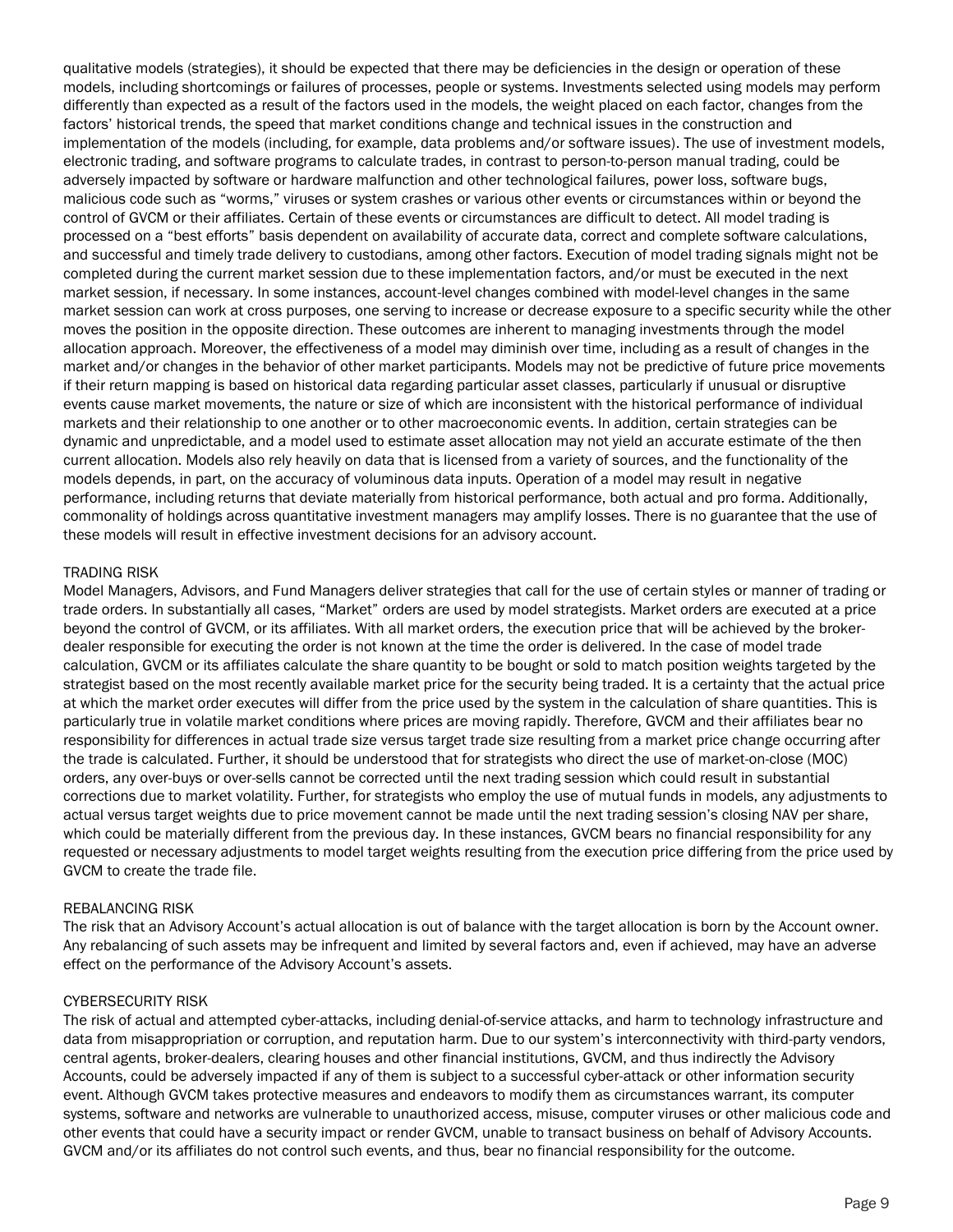#### DATA RISK

The risk that information from third-party data sources to which GVCM subscribes is incorrect. Central to everything the system does, from displaying content for advisors who evaluate client accounts, to the reporting of account activity and performance, to the calculation of trades, is data from third parties. The daily volume of this data, from transactions, prices, corporate actions, alerts, etc. that is brought into the system makes it impossible to monitor and detect any or all errors in such data. This risk is inherent to portfolio management and accounting systems. GVCM quickly addresses errors found or reported in the data, but does not provide assurance that any data consumed into its portfolio software or relied on in trading or reporting, is accurate.

#### EXCHANGE TRADED FUND RISK

The risk that ETFs fail to accurately track the market segment or index that underlies their investment objective. Moreover, ETFs are subject to the following risks that do not apply to conventional funds: (i) the market price of the ETF's shares trade at a premium or a discount to their net asset value; (ii) an active trading market for an ETF's shares are not developed or maintained; and (iii) there is no assurance that the requirements of the exchange necessary to maintain the listing of an ETF will continue to be met or remain unchanged. GVCM may, at times, purchases in Advisory Accounts leveraged and inverse ETFs where strategists believe it is warranted, based on the invested portfolio's objective. These securities carry certain specific risks to investors. Leveraged ETF shares typically represent interest in a portfolio of securities that track an underlying benchmark or index and seek to deliver multiples of the performance of the index or benchmark. An inverse ETF seeks to deliver the opposite of the performance of the index or benchmark it tracks. Like traditional ETFs, some leveraged and inverse ETFs track broad indices, some are sector specific, and others are linked to commodities, currencies, or some other benchmark. To accomplish their objectives, leveraged and inverse ETFs pursue a range of investment strategies using swaps, futures contracts, and other derivative instruments. Most leveraged and inverse ETFs "reset" daily, meaning that they are designed to achieve their stated objectives daily. Their performance over longer periods of time, over weeks or months or years, can differ significantly from the performance (or inverse of the performance) of their underlying index or benchmark during the same period. This effect can be magnified in volatile markets and thus poses substantial risk for an investor.

#### OPERATIONAL RISK

Operational risk is the risk of loss arising from shortcomings or failures in internal processes or systems at GVCM or their affiliates, external events impacting those systems and human error. Operational risk can arise from many factors ranging from routine processing errors to potentially costly incidents such as major system failures. Some Advisory Accounts trade instruments on a very active, tactical basis, where operational risk is heightened due to the nature of such trading patterns and swings in market prices.

#### TRADE RESTRICTION RISK

The risk that temporary or permanent trading restrictions may be imposed on securities (including ADRs, ADSs, ETFs, US common stocks, exchange traded derivatives, or other securities) or options in a client's account, or the risk that a client's account itself is restricted from trading due to issues such as mail-holds, death of the account owner, or Reg-T violations. In such instances, trades might have to be canceled that cannot be allocated to the restricted account, securities might have to remain in an account despite the desire to sell them, and the account might otherwise be out of balance with the intended target allocations. All of these outcomes could have a significant cost to a client that are beyond the control of GVCM, or its affiliates.

#### Item 9 - Disciplinary Information

GVCM has not been the subject of any legal or disciplinary events that would be material to client evaluation of GVCM's business or the integrity of GVCM's management.

#### Item 10 - Other Financial Industry Activities and Affiliations

## AdvisorGuide, LLC

AdvisorGuide, LLC is an investment research firm founded by David Morton and now majority-owned by GVCM. The firm specializes in providing clear, specific, objective and timely market data to investment professionals. Mr. Morton (GVCM Portfolio Manager), collaborate with Dina Fliss (GVCM's President, Chief Compliance Officer and Chief Investment Strategist), and Barry Arnold (GVCM's Chief Investment Officer) collaborate in the research, development and management of GVCM's multiple strategies.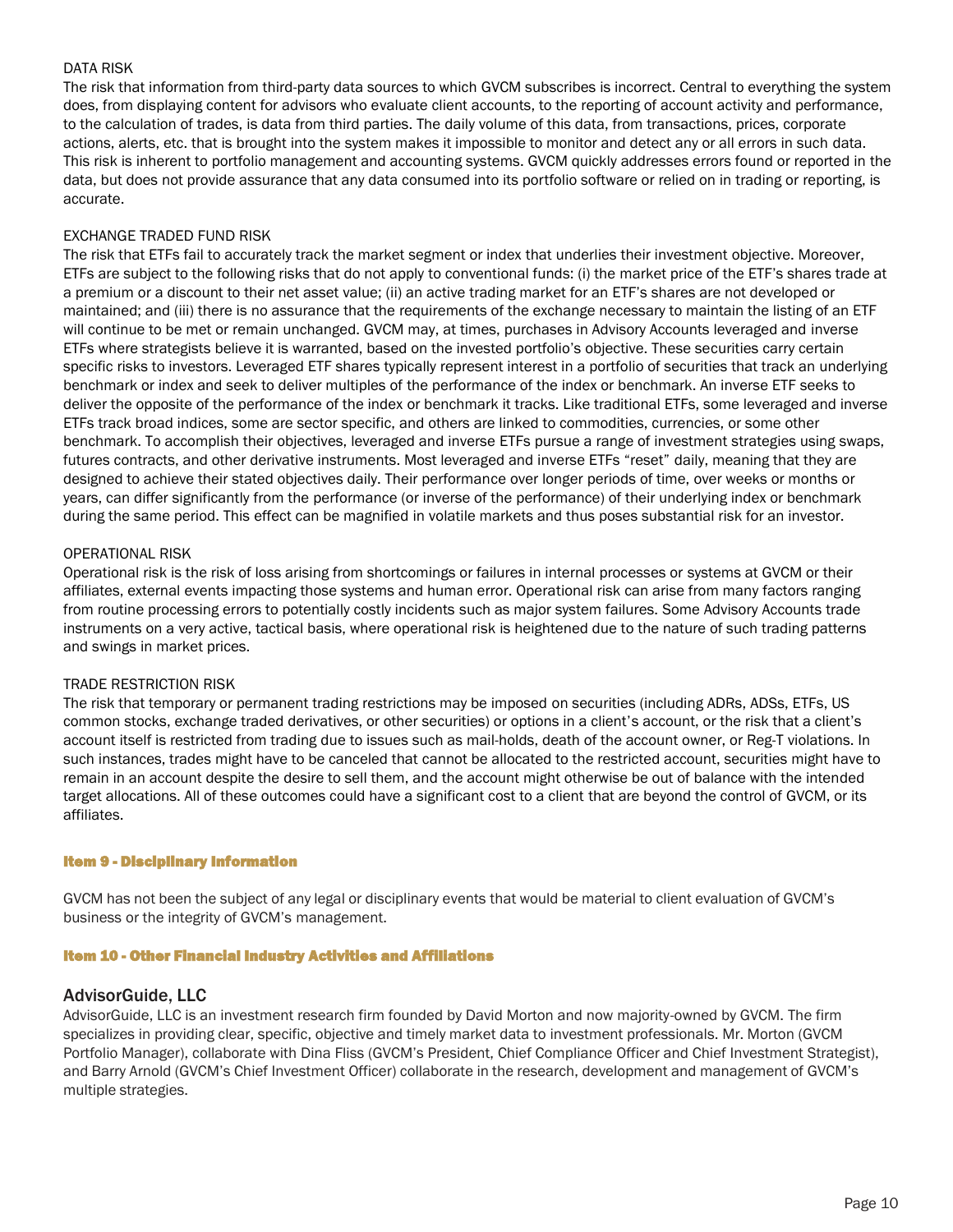For market research and professional services received from Mr. Morton and AdvisorGuide, GVCM pays AdvisorGuide, LLC a portion of any annual fees received for GVCM's services as an investment adviser or sub-advisor.

In December 2015, GVCM acquired a 51% ownership stake in AdvisorGuide, LLC (Currently a 60% ownership stake). Dina Fliss has final decision-making authority on any items related to AdvisorGuide, LLC.

## Castleview Partners, LLC. (Castleview)

GVCM has contracted with Castleview, a provider of wealth management technology and advisory services, to provide administrative, operational and trading services in support of GVCM's Personalized Managed Account Program. Castleview conducts due diligence of third party asset managers involved in the program, and also provides trading services for GVCM's proprietary strategies and SMA accounts.

# Global View Capital Holdings, LTD.

Global View Capital Holdings ("GVCH") is the parent company of GVCM, GVCA, and GVCI. Dina Fliss, President, Chief Compliance Officer and Chief Investment Strategist of GVCM and Dean Fliss, President of GVCA are equal owners of GVCH.

Global View Capital Insurance, LTD. Global View Capital Insurance, LTD. ("GVCI") is an affiliated company of GVCM. Dina Fliss, President, Chief Compliance Officer and Chief Investment Strategist of GVCM, is an insurance agent of GVCI.

## Global View Capital Advisors, LTD.

Global View Capital Advisors, LTD. ("GVCA") is an affiliated company of GVCM. GVCA is a marketing company that provides distribution services for products and services designed by GVCM and other third-party asset managers.

IARs of GVCM that distribute products and services under the name of GVCA have a conflict of interest when selling GVCM products and services because any sales of GVCM products and services may result in additional fees to GVCM.

The IAR will receive only their customary share of fees or commissions and does not receive additional compensation as a result of recommending GVCM strategies.

GVCM's Supervisory Principals supervises the suitability of IAR new client business for GVCM.

## Purshe Kaplan Sterling Investments

Purshe Kaplan Sterling Investments ("PKS") is a broker-dealer and member of FINRA and SIPC. Some IARs of GVCM are also Registered Representatives ("RRs") of PKS.

This may pose a conflict of interest for GVCM's IARs as they may make investment recommendations based upon which entity pays a higher fee or commission. Dean Fliss, President of GVCA, is a RR of PKS.

## Solicitors to Unaffiliated Third-Party Investment Advisers

GVCM and its IARs may act as a solicitor and refer clients to third-party investment advisers that offer asset management services to clients. As a result, GVCM and its IARs may be paid a portion of the fee charged and collected by the third-party investment adviser in the form of solicitor fees or referral fees. Each solicitation arrangement is performed pursuant to a written solicitation agreement and is in compliance with SEC Rule 206(4)-3. GVCM has utilized the following unaffiliated thirdparty investment advisers in limited circumstances:

- AMP Wealth Management
- Flexible Plan Investments
- Howard Capital Management, Inc.
- Hanlon Investment Management
- The Pacific Financial Group
- Portfolio Strategies, Inc.

Clients are advised that GVCM and IARs may have a conflict of interest by making a referral to a third-party investment adviser that has agreed to pay a portion of its advisory fee to GVCM. Clients are advised that there may be other third-party investment advisers that may be suitable to the client that could be more or less costly.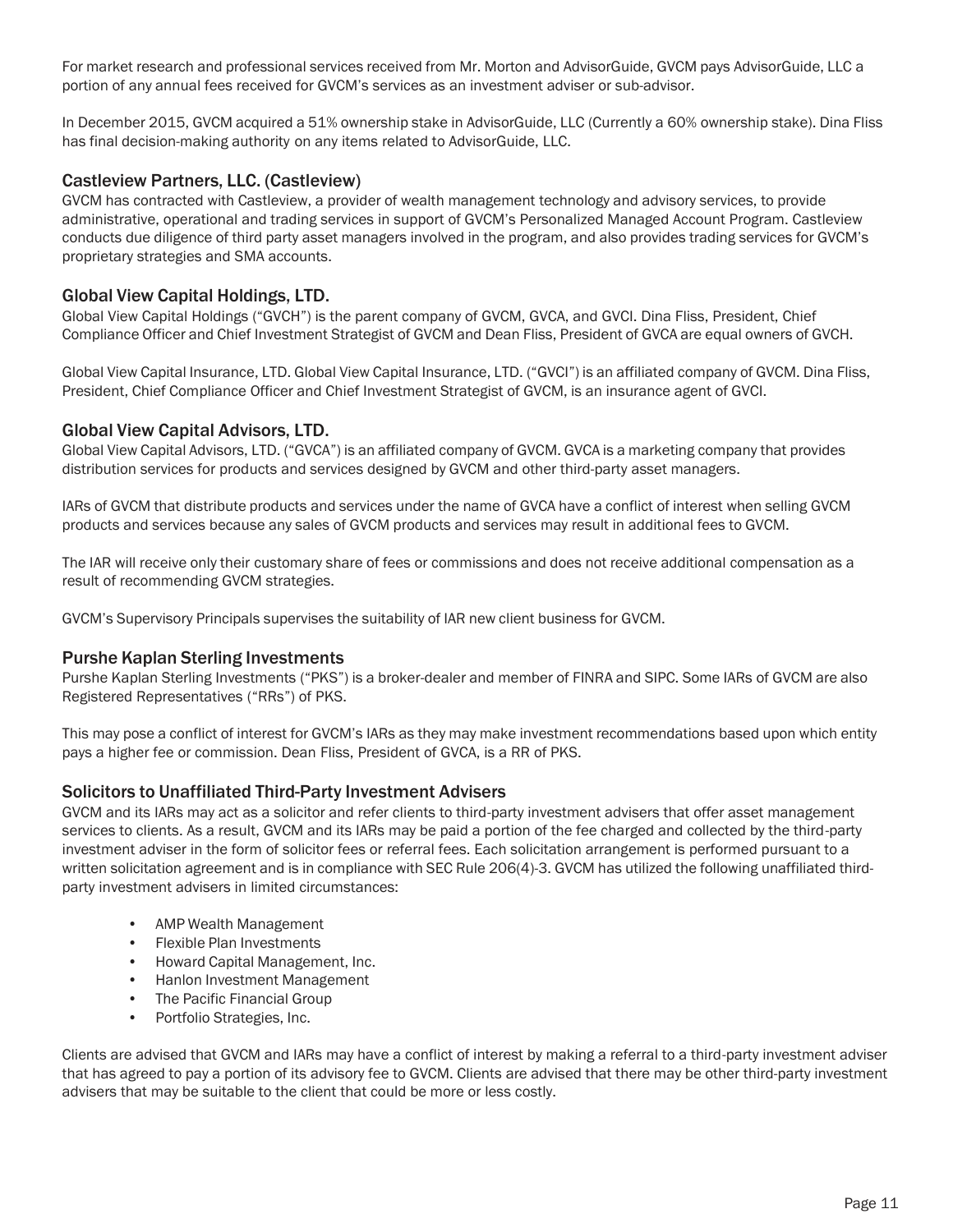#### Item 11 - Code of Ethics

GVCM has adopted a Code of Ethics (the "Code") for all supervised persons and employees of GVCM as governance for the conduct of its business and fiduciary duty to its clients. Certain conduct is singled out in the Code for prohibition. Other conduct may be prohibited from time to time as circumstances may warrant or as may be required to assure that the Code remains compliant with Rule 17j-1 of the Investment Company Act of 1940 and the Investment Advisers Act of 1940. All supervised persons and employees must acknowledge the terms of the Code annually, or as amended. GVCM will provide a copy of the Code to any client or prospective client upon written request.

The Code includes GVCM's policies and procedures developed to protect client interests in relation to the following:

- The duty at all times to place client interests ahead of GVCM and respective IARs;
- That all personal securities transactions of our supervised persons and employees be conducted in a manner consistent with the Code and avoid any actual or potential conflict of interest, or any abuse of a supervised persons or employee's position of trust and responsibility
- That supervised persons and employees may not take inappropriate advantage of their positions
- That information concerning the identity of client security holdings and financial circumstances are confidential
- That independence in the investment decision-making process is paramount.

GVCM does not buy or sell securities that we also recommend to clients. GVCM's supervised persons and employees are permitted to buy or sell the same securities for their personal and family accounts that are bought or sold for their client account(s). The personal securities transactions by supervised persons and employees may raise potential conflicts of interest when they trade in a security that is owned by the client or considered for purchase or sale for the client in one of GVCM's strategies.

GVCM has adopted policies and procedures that are intended to address these conflicts of interest. These policies and procedures require all GVCM supervised persons to:

- The duty at all times to place client interests ahead of GVCM and respective IARs;
- Act in the capacity of a fiduciary; that is, acting in the client's best interest instead of the IARs best interest;
- Prohibit favoring one client over another;
- Provide for the review of transactions to discover and correct any same-day trades that result in a supervised person receiving a better price than a client.

#### Item 12 - Brokerage Practices

#### Flexible Plan Investments, Ltd.

FPI uses E\*Trade Advisor Services for the account broker- dealer/custodian. GVCM's services have been customized to use the services of E\*Trade Advisor Services through FPI's investment platform. GVCM receives a portion of the advisory fee clients pay to FPI. All transactions and back office functions are performed or provided by FPI and E\*Trade Advisor Services.

## Personalized Asset Management Program

GVCM has contracted Castleview, a leading provider of wealth management technology and advisory services, to provide administrative, operational and trading services in support of GVCM's Personalized Managed Account Program. Castleview conducts due diligence of third party asset managers involved in the program.

Personalized Asset Management Program assets will be held by one of the following participating qualified custodians that clients select: TD Ameritrade Institutional, Charles Schwab, Nationwide Advisory Solutions, American Trust and E\*Trade.

Our use of available custodians is based in part on our existing relationships or those of Castleview; the custodian's financial strength; reputation; breadth of investment products; and, the cost and quality of custody and brokerage services provided to our clients.

The determining factor in the selection of a particular custodian to execute transactions for the client account is not the lowest possible transaction cost, but whether they can provide what is in GVCM's view the best qualitative execution for investment transactions for the client account.

GVCM is independently-owned and operated and not affiliated with the custodian we recommend. In addition to brokerage and custody services, we may receive benefits from the custodians GVCM recommends, including access to investments generally available to institutional investors, research, software and educational opportunities.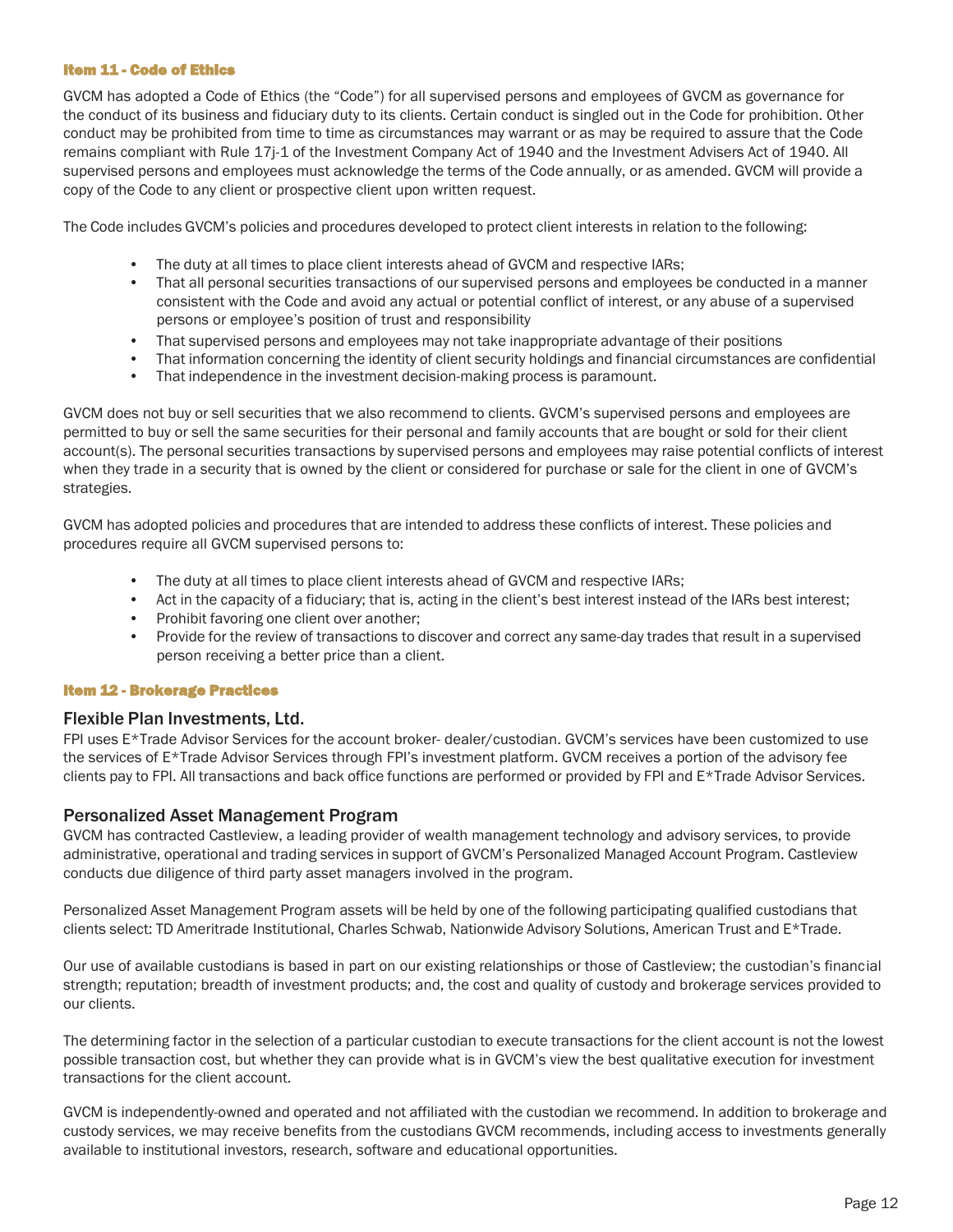Custodians may also make available or arrange for these types of services to be provided to GVCM by independent third parties. Custodians may discount or waive the fees it would otherwise charge for some of the services it makes available to GVCM. It may also pay all or a part of the fees of a third party providing these services to GVCM.

GVCM receives economic benefits as a result of its relationship with custodians because GVCM does not have to produce or purchase the products and services listed above. These services are not contingent upon us committing any specific amount of business to the custodians in trading commissions.

GVCM does not enter into soft-dollar arrangements with custodians or brokers.

Because the amount of products or services GVC receives may vary depending on the custodian GVCM recommends to be used by our clients and the amount of client assets in accounts at that custodian, GVCM may have a conflict of interest in making that recommendation. GVCM recommendation of specific custodians may be based in part on the economic benefit to GVCM and not solely on the nature, cost or quality of custody and brokerage services provided to the client. GVCM nonetheless, strives to act in the client's best interests at all times.

Commissions and other fees for transactions executed through the custodians recommended may be higher than commissions and other fees available if the client utilizes another custodian firm to execute transactions and maintain custody of client accounts. However, GVCM believes, that the overall level of services and support provided to our clients by our recommended custodians outweighs the benefit of possibly lower transactions cost which may be available under other brokerage arrangements.

Many of the services described above may be used to benefit all or a substantial number of our accounts, including accounts not maintained through GVCM recommended custodians. GVCM does not attempt to allocate these benefits to specific clients.

## Directed Brokerage

If clients participate in the Personalized Asset Management Program, the client may not direct GVCM to execute transactions away from the account custodian.

## Block Trading

GVCM, though its TAMP-relationship with Castleview, does engage in "block trading." Block trading is the purchase or sale of a security in a single transaction for the accounts of multiple clients.

Executing a block trade is an advantage to client for three reasons: 1) transaction costs are shared equally across all participating clients; 2) the aggregate trade is executed at an average price and eliminates any conflicts in trading priorities; and 3) block trading allows the trading firm (i.e. Castleview) to "shop" the trade and get best execution.

All trading via Castleview is considered block trading: GVCM initiates buy/sell orders by placing model changes on the Castleview platform; Castleview aggregates all client trades in the affected models; and lastly, Castleview the places those block trades with the trading desk at various custodians.

## Item 13 - Review of Accounts

GVCM regularly monitors our models, as well as general conditions in the global stock and bond markets, and recommends changes and/or alternate investments or opportunities when GVCM believes it is appropriate to do so. GVCM strongly encourages the client to notify the IAR of any material changes in the overall financial condition or the client's investment objectives or risk tolerance as these could have a material effect on the investment recommendations. GVCM's IARs are required to conduct an annual review with clients.

Dina Fliss (President, Chief Compliance Officer and Chief Investment Strategist of GVCM), Barry Arnold (GVCM's Chief Investment Officer) and David Morton (GVCM's Portfolio Manager) are responsible for conducting all model and or strategy reviews. While the client will generally meet with their IAR, GVCM may arrange for one or more other portfoliomanagers who have particular subject matter expertise to also meet with clients.

The client will receive statements from the account custodian, and/or their variable annuity and/or life insurance carrier at least quarterly. These statements identify the current investment holdings, the cost of each investment holding, and respective current market values. If clients have any questions or concerns regarding activity contained in an account statement, they should contact their IAR.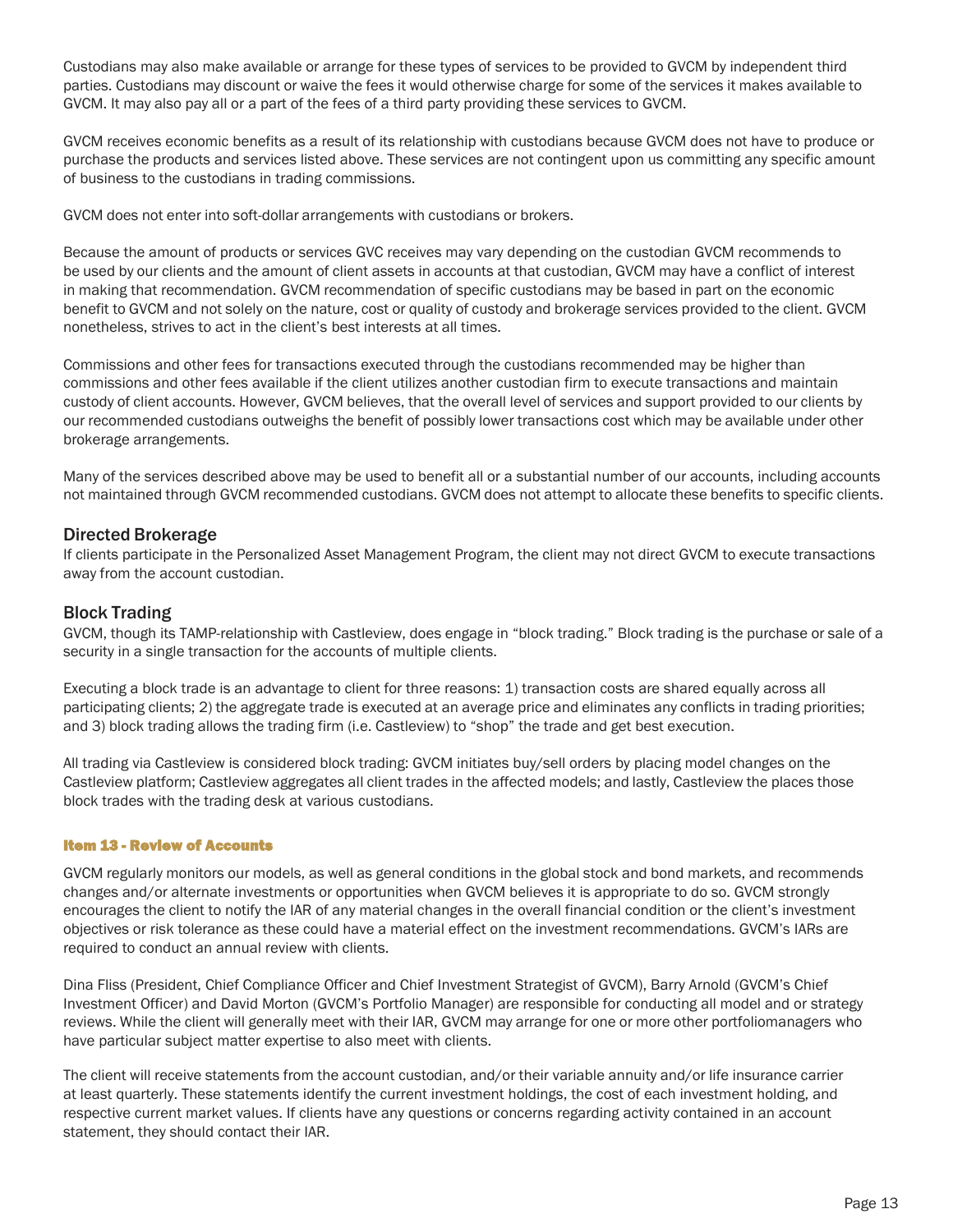# Flexible Plan Investments, Ltd. Statements

Clients will receive confirmations and quarterly statements from E\*Trade Advisor Services for all of the transactions FPI effects for client Flexible Plan accounts. Clients have access to quarterly reports from FPI.

## Personalized Asset Management Program Statements

Clients will receive confirmations and monthly statements from custodian(s) for all transactions GVCM or Castleview effects for Personalized Asset Management Program accounts. Copies of statements are available upon request from the IAR or directly from the respective custodian.

## Schwab PCRA, American Trust & Savings Bank Retirement Plan and HRS Statements

Employer-sponsored retirement plan participants will receive statements from the custodian. Clients should contact the plan sponsor or consult plan documents for additional information.

#### Item 14 - Client Referrals and Other Compensation

GVCM receives clients primarily from IARs registered with GVCM and affiliated with GVCA.

The maximum IAR fee for Personalized Asset Management Program is 1.4%.

IARs of GVCM may act in their own interests by selecting that program or strategy that pays them the highest fee or commission.

GVCM may enter into written agreements with certain unaffiliated investment advisers and other professionals (such as CPAs, attorneys, etc.) to compensate them for referring clients to us. GVCM will pay these individuals (referred to as "solicitors") a percentage of the advisory fee that client pays GVCM if it is determined that the client became a GVCM client as a result of their direct or indirect efforts.

The payments GVCM makes to any solicitor will not result in an increase in the amount of the advisory fee that the referred client will pay to GVCM.

GVCM's solicitation or referral arrangements will comply with applicable laws that govern:

- The nature of the services provided;
- The fees to be paid;
- Disclosure of solicitor arrangements to clients;
- Client consent, as required.

#### Item 15 - Custody of Client Assets

GVCM is custodian agnostic and uses multiple companies to custody client assets. The client assets will be held by a qualified custodian. GVCM does not have physical custody of client accounts but GVCM may be deemed to have custody when the client authorizes the firm to deduct fees directly from the clients account. The client will receive statements from the account custodian or variable annuity and life insurance carrier on at least a quarterly basis. The client should verify that the transactions in the account are consistent with the investment goals and the objectives for the account.

GVCM also encourages clients to contact GVCM or the IAR with any questions or concerns regarding the account.

#### Item 16 - Investment Discretion

GVCM offers its advisory services on a discretionary basis. This means that GVCM does not need advance approval from the client to determine the type and amount of securities to be bought and sold for model portfolios. GVCM does not have the authority to withdraw funds from client accounts (other than to withdraw our advisory fees which may only be done with prior client written authorization). GVCM may only exercise discretion if the clients have provided that authority to us in writing. This authorization is typically included in the investment management agreement the client enters into with GVCM.

The discretionary authority the client grants to GVCM does not provide GVCM the ability to choose the custodian through which transactions for the account will be executed or to negotiate brokerage fees or expenses. Additionally, GVCM's discretionary authority does not provide GVCM the ability to withdraw funds from the account (other than to withdraw GVCM advisory fees which may only be done with client prior written authorization). GVCM will exercise discretion in a manner consistent with the stated investment objectives for client accounts.